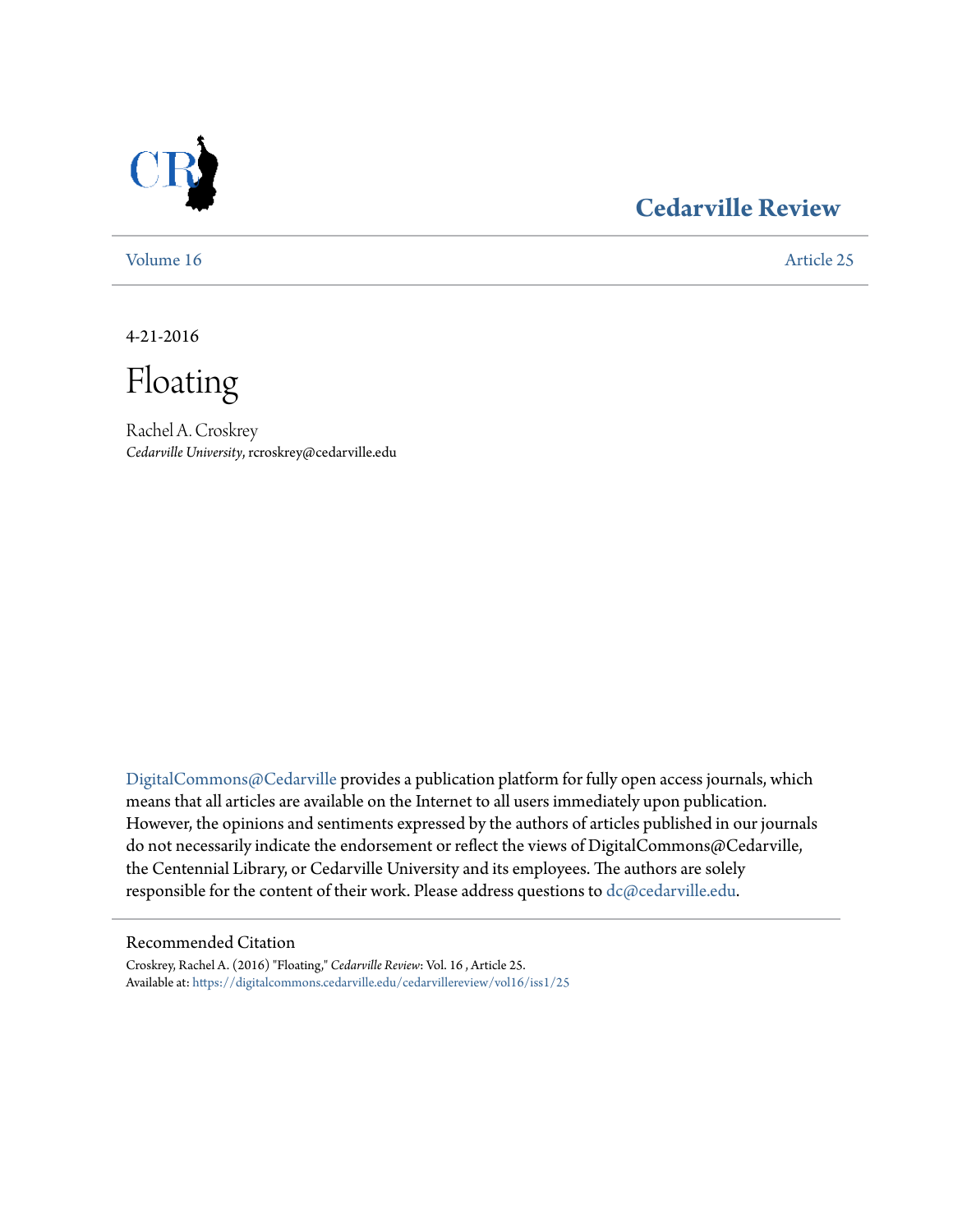## Floating

Browse the contents of [this issue](https://digitalcommons.cedarville.edu/cedarvillereview/vol16/iss1) of *Cedarville Review*.

#### **Description (Optional)**

It's not sinking, it's not flying, it's just *there.*

#### **Creative Commons License**  $\bigcirc$   $\circ$

This work is licensed under a [Creative Commons Attribution-Noncommercial-No Derivative Works 4.0](http://creativecommons.org/licenses/by-nc-nd/4.0/) [License.](http://creativecommons.org/licenses/by-nc-nd/4.0/)

#### **About the Contributor (Optional)**

Rachel Croskrey is a junior English major living in a small town in Ohio with only two stoplights. She loves singing, dancing, and finding any book or movie that makes her think.

Follow this and additional works at: [https://digitalcommons.cedarville.edu/cedarvillereview](https://digitalcommons.cedarville.edu/cedarvillereview?utm_source=digitalcommons.cedarville.edu%2Fcedarvillereview%2Fvol16%2Fiss1%2F25&utm_medium=PDF&utm_campaign=PDFCoverPages)



Part of the [Poetry Commons](http://network.bepress.com/hgg/discipline/1153?utm_source=digitalcommons.cedarville.edu%2Fcedarvillereview%2Fvol16%2Fiss1%2F25&utm_medium=PDF&utm_campaign=PDFCoverPages)

This poetry is available in Cedarville Review: [https://digitalcommons.cedarville.edu/cedarvillereview/vol16/iss1/25](https://digitalcommons.cedarville.edu/cedarvillereview/vol16/iss1/25?utm_source=digitalcommons.cedarville.edu%2Fcedarvillereview%2Fvol16%2Fiss1%2F25&utm_medium=PDF&utm_campaign=PDFCoverPages)